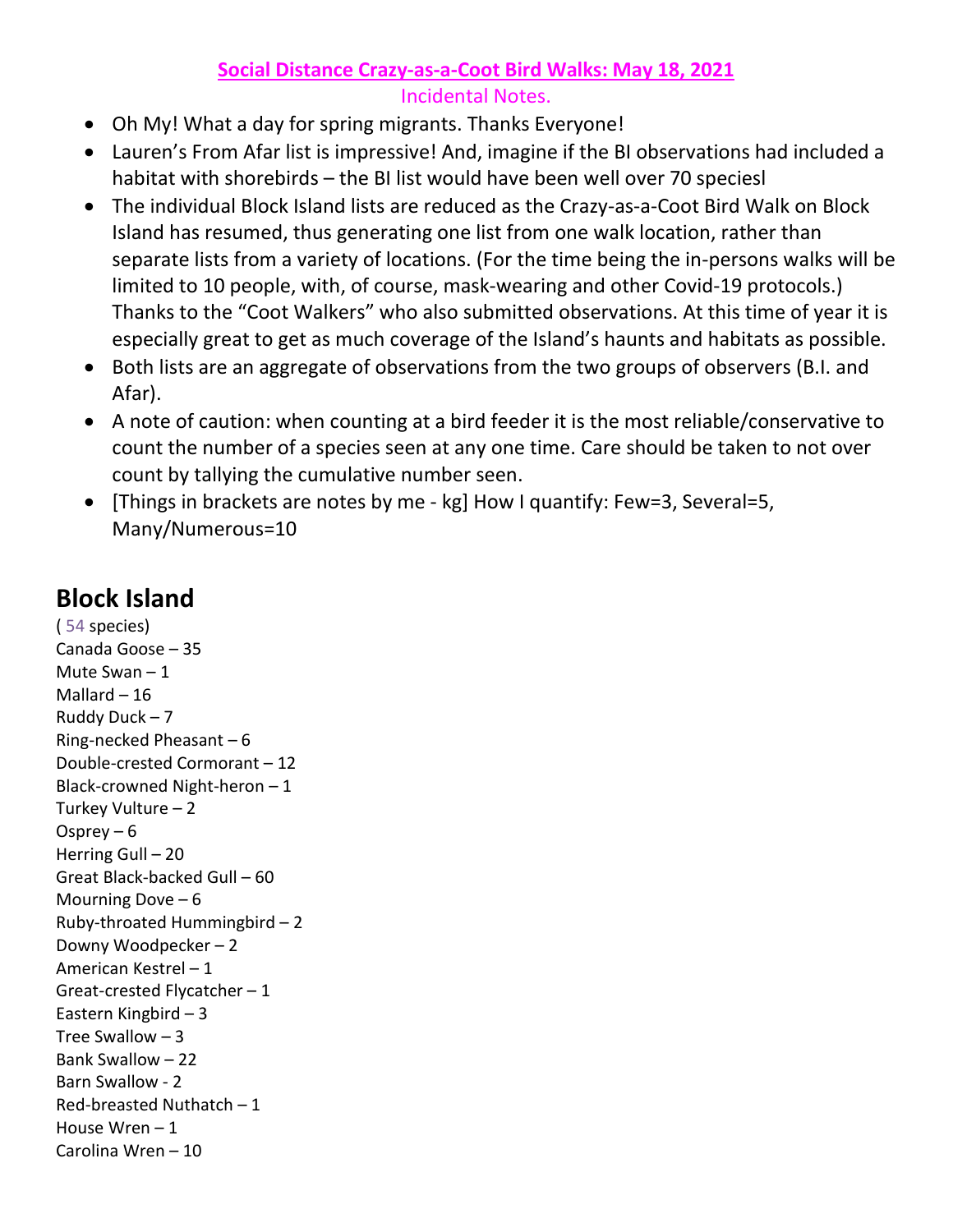Ruby-crowned Kinglet  $-1$ Veery  $-1$ American Robin – 30 Gray Catbird – 16 European Starling – 9 Ovenbird – 1 Golden-winged Warbler  $-1$ Black-and-white Warbler – 4 Tennessee Warbler – 1 Common Yellowthroat – 13 American Redstart – 4 Northern Parula – 1 Magnolia Warbler  $-1$ Bay-breasted Warbler – 12 Blackburnian Warbler – 4 Yellow Warbler – 32 Chestnut-sided Warbler – 1 Blackpoll – 14 Myrtle (Yellow-rumped) Warbler – 10 Black-throated Green Warbler - 1 Rufus-sided Towhee – 5 Song Sparrow – 8 Scarlet Tanager – 1 Northern Cardinal – 4 Red-winged Blackbird – 35 Common Grackle – 4 Brown-headed Cowbird – 1 Baltimore Oriole – 1 House Finch – 2 American Goldfinch – 6 House Sparrow – 2

## **From Afar** Salem, CT; Westport, MA; Sedbergh, England.

(59 species) Wood Duck – 2  $*Pheasant - 1$ Common Loon – 1 Great Blue Heron – 9 \*Grey Heron – 1 Mourning Dove  $-1$ \*Wood Pigeon – 4  $*$ Tawny Owl - 1 Chimney Swift – 1  $*$ Swift – 3 Ruby-throated Hummingbird – 1 Red-bellied Woodpecker – 1 Downy Woodpecker – 1 Northern Flicker<sup>2</sup> – 1 (Yellow-shafted)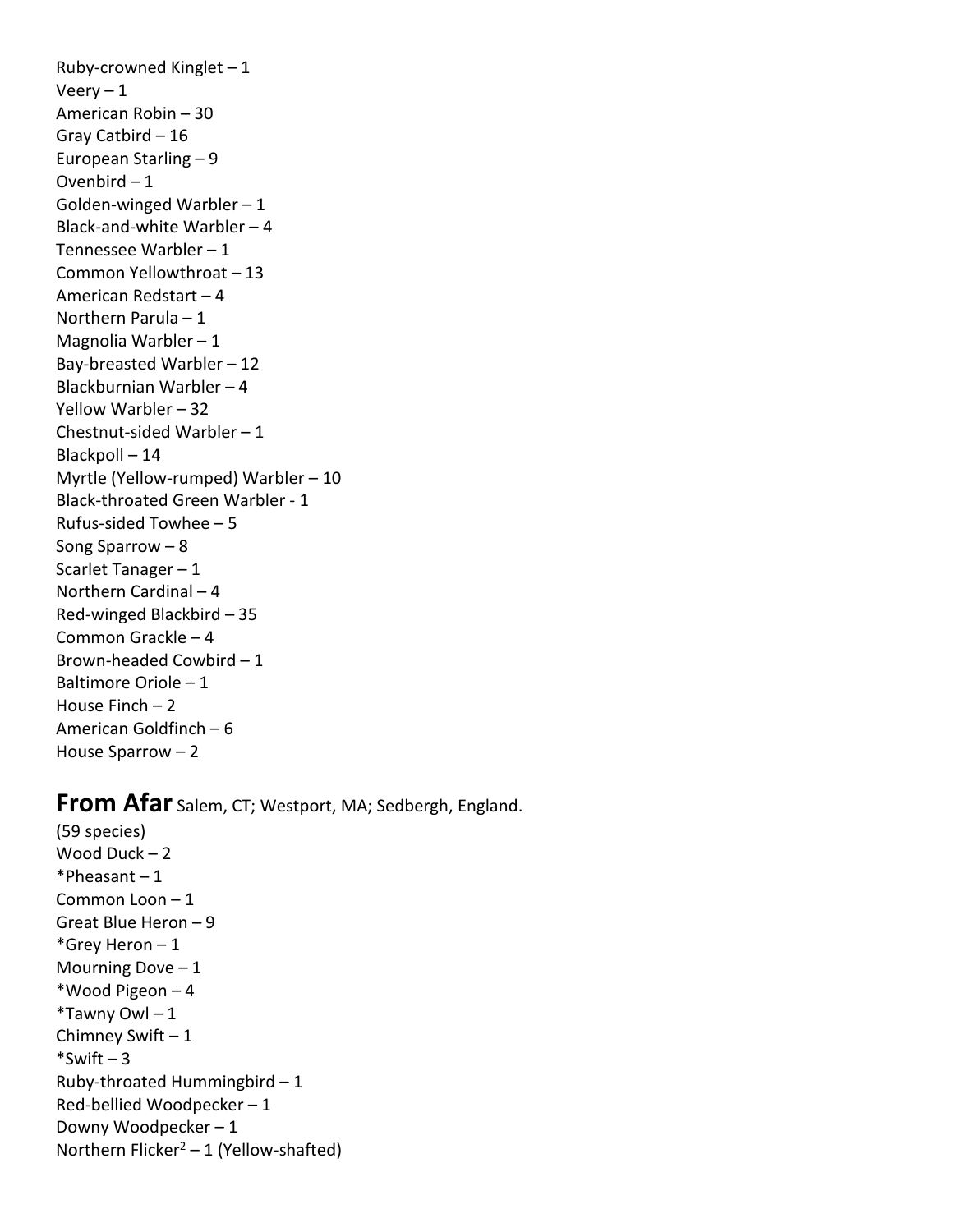Eastern Wood-Pewee – 1 Great-crested Flycatcher – 2 Yellow-throated Vireo – 1 Tree Swallow – 7 Barn Swallow – 4 \*Swallow – 3  $*$ Buzzard – 1 Blue Jay  $-1$ \*Magpie – 2 \*Crow species – 3 White-breasted Nuthatch – 1 Black-capped Chickadee – 7 Tufted Titmouse – 5  $*$ Bluetits – 4 House Wren – 1  $*Wren-1$ Carolina Wren – 1 American Robin – 3  $*$ Robin – 3 Gray Catbird – 12 Northern Mockingbird – 1 European Starling – 1 Cedar Waxwing – 2 Ovenbird – 2 Northern Waterthrush – 3 Blue-winged Warbler  $-5$ Black-and-white Warbler – 1 Common Yellowthroat – 7 American Redstart – 5 Northern Parula – 2 Blackburnian Warbler – 1 Yellow Warbler – 11 Eastern Towhee – 3 Chipping Sparrow – 3 Song Sparrow – 4 Northern Cardinal – 4 Rose-breasted Grosbeak – 2 Red-winged Blackbird – 8 Common Grackle – 3 Brown-headed Cowbird – 4 Baltimore Oriole – 3 House Finch – 2 American Goldfinch – 3  $*$ Goldfinch – 4 House Sparrow – 6

**Crazy-as-a-Coot Bird Walkers** – eBird report: Sachem Pond (include bottom of Bush Lot Hill to Settlers Rock & Golden Grove), Washington, Rhode Island, US May 18, 2021 8:00 AM - 10:15 AM. Protocol: Traveling 0.5 mile(s) Checklist Comments: Birded the road from the bottom of Bush Lot Hill to, and into, the USFW land. We did not go to Golden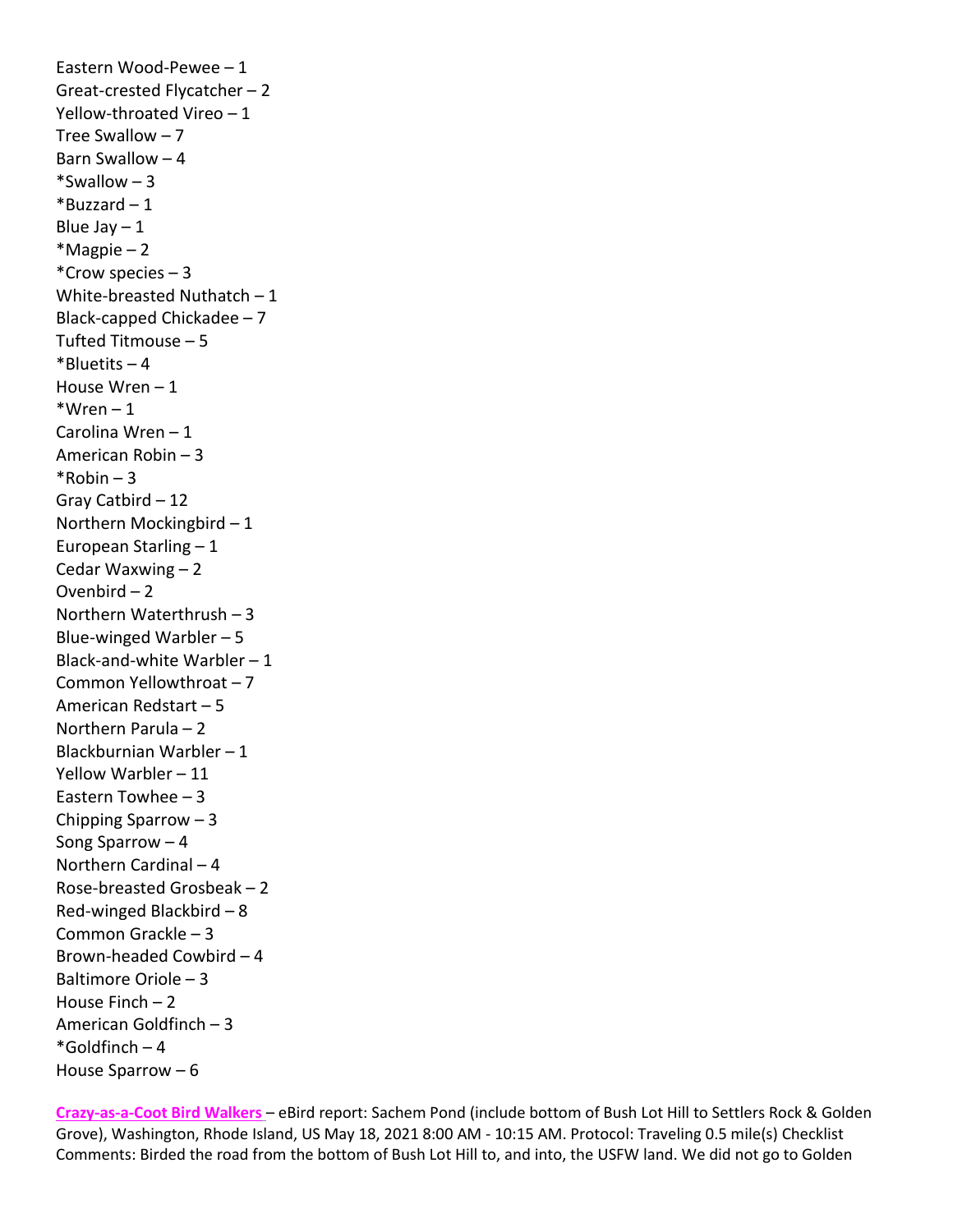Grove. Sunny and beautiful with WSW light wind and approximately 60 - 65 F. Participants: Heather Hatfield, Susan Matheke, Diane King, Amy Keeler, Betty Finn, Tom Getz, Austin Morin, Betsy Smith, and KG. Note: KG feels confident that a Canada Warbler was observed, but there were not "second" observers of this species that is only seen during migration times. 48 species: Canada Goose 35, Mute Swan 1, Mallard 16, Ruddy Duck 7, Ring-necked Pheasant 6, Mourning Dove 6, Herring Gull 20, Great Black-backed Gull 60, Double-crested Cormorant 12, Osprey 1, Downy Woodpecker 2, American Kestrel 1, Great Crested Flycatcher 1, Eastern Kingbird 3, Blue-headed Vireo 1, Blue Jay 8, American Crow 5, Fish Crow 2, Tree Swallow 3, Bank Swallow 22, Barn Swallow 2, Ruby-crowned Kinglet 1, Redbreasted Nuthatch 1, Carolina Wren 9, European Starling 9, Gray Catbird 10, American Robin 23, House Sparrow 2, House Finch 2, American Goldfinch 5, Song Sparrow 6, Eastern Towhee 5, Baltimore Oriole 1, Red-winged Blackbird 35, Common Grackle 4, Black-and-white Warbler 2, Common Yellowthroat 4, American Redstart 2, Northern Parula 1, Bay-breasted Warbler, Blackburnian Warbler 2, Yellow Warbler 20, Chestnut-sided Warbler 1, Blackpoll Warbler 10, Yellow-rumped Warbler 10, Black-throated Green Warbler 1, Scarlet Tanager 1, Northern Cardinal 4

**Drew Wheelan** – I didn't get out birding, but kept the door open at my upholstery shop behind the pharmacy and amongst the very vocal resident Carolina Wrens, Robins and Catbirds were two Blackpoll Warblers and a very vocal and cooperative Tennessee Warbler in the privet behind the new TNC house! Drew Wheelan

**Gail & Shorty Cahill** – Hi Kim, While not exactly on Tuesday but Wednesday we investigated the birds we saw on our last trip to CT on the side of the highway rt 11 in Salem CT. They appear to be 5 adults and three young Great Blue Heron that we can see nesting above the wetlands there.

 We have to pass this spot each time we head to Emmys new house, we are far enough away to stop and be able to watch them without disturbing them. So exciting!

 Attatching a picture or two taken with my phone. Unfortunately no camera for a good shot. Hope you are able to see them. Have to look high in the tree tops. G & S.

**Kim Gaffett** – At Banding station/Lapham's after the morning of Coot Walk, between 2 and 5p.m. 1 Catbird, 4 YT, 2 Song Sparrow, 2 Robin, 2 A. Redstart, 1 Black & White Warbler, 1 House Wren, 1 A. Goldfinch, 1 Blackpoll, 2 Yellow Warbler, 1 Ovenbird, 1 BH Cowbird, 2 RT Hummingbird.

**Jon Peterson** – Hi Kim: As usual, I'm off island for the bird walk. However, Janie and I have been here, beginning May 12th and leaving today, the 17th. On the 12th, Janie saw a Golden Winged Warbler and I watched a Veery patrol our lawn for a while. The next day, amazing: Blackburnian warblers (2) and they stayed all day, a Magnolia, and Black and White, a Blackpoll, several Common Yellow Throats, and numerous Yellow Warblers.

 Several Ospreys overhead from time to time; also Turkey Vultures. And all the usual suspects (including morning pond-side visits from a Black Crowned Night Heron).

This was a great time to be here. Good luck on your walk tomorrow. Hello to everyone. Jon Peterson

**Laura Rosenzweig** – Hi Kim, Bird report from Sedbergh (it's a combination of yesterday — heavy rain — and today sunshine and showers): Tawny Owl being mobbed by 3 black crows, Magpie x 2, Wood Pigeons x 4 (these three, not the crows, all live in our Yew trees and fight every spring!), Bluetits x 4 Goldfinch x 4, Swifts x 3 (they've just returned this week), Swallows, Buzzard, Robins, Wren, Pheasant, Grey Heron (regular visitor to our pond). And, last week I saw an adult robin pick a worm from the lawn and feed it to a young hatchling following along behind, learning the ropes — it all happened literally right under my feet as I stood stock still and watched, wonderful to see it all in such detail, a privilege really). Laura And I almost Forgot — Nuthatch!

 [Swallow equivalent to the America's Barn Swallow; Grey Heron (Britain) is the same species –- as Great Blue Heron (U.S.); Wren (Britain) same genus species as Winter Wren (u.S.); Pheasant (Britain) is same genus species as Ring-necked Pheasant (U.S.). -kg]

**Lauren Miller-Donnelly** – I bet you've been having great birds all week. Every morning is a new bird for my May list. This morning was in the woods behind my house the area passes though maple wetlands to a powerline and some large oaks where I have been seeing warblers for the last week. Today I was treated by a Blackburnian Warbler! May 18th 2021, Westport MA: Wood Duck 2, Mourning Dove 1, Chimney Swift 1, Ruby-throated Hummingbird 1, Common Loon 1, Great Blue Heron 1, Red-bellied Woodpecker 1, Downy